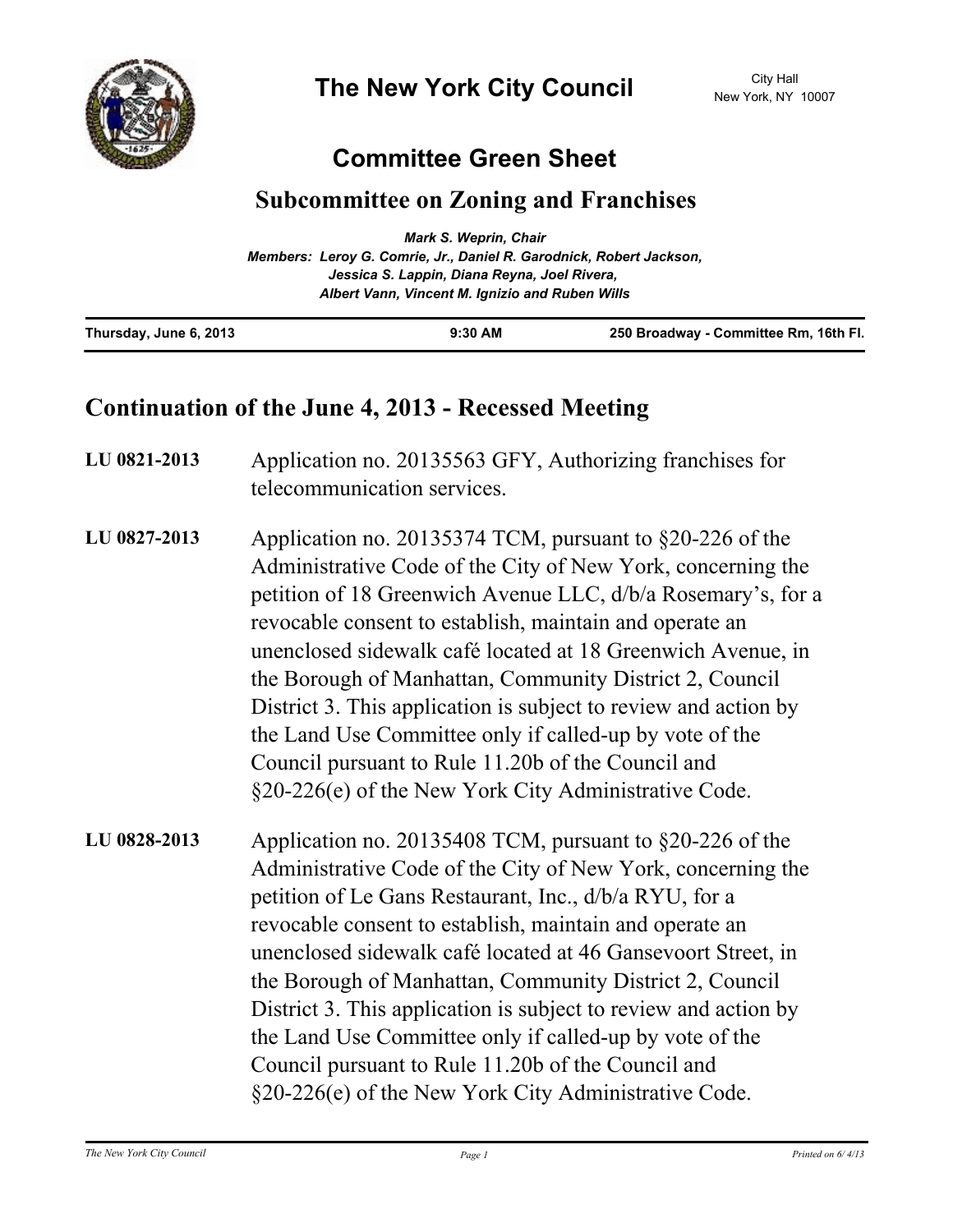| LU 0829-2013 | Application No. C 130116 ZMK submitted by 22 Lafayette<br>LLC and the NYC Economic Development Corporation,<br>pursuant to Section 197-c and 201 of the New York City<br>Charter for an amendment to the Zoning Map, Section No. 16c,<br>changing a C6-1 District to a C6-2 District property bounded<br>by Lafayette Avenue, Ashland Place, Hanson Place, and<br>Flatbush Avenue, in the Borough of Brooklyn, Community<br>District 2, Council District 35.                        |
|--------------|-------------------------------------------------------------------------------------------------------------------------------------------------------------------------------------------------------------------------------------------------------------------------------------------------------------------------------------------------------------------------------------------------------------------------------------------------------------------------------------|
| LU 0830-2013 | Application No. N 130117 ZRK submitted by 22 Lafayette<br>LLC and the NYC Economic Development Corporation,<br>pursuant to Section 201 of the New York City Charter, for an<br>amendment to the Zoning Resolution, relating to Article X,<br>Chapter 1 (Special Downtown Brooklyn District), to allow<br>special permits for use and bulk modifications for cultural uses<br>in certain C6-2 districts, in the Borough of Brooklyn,<br>Community District 2, Council District 35.   |
| LU 0831-2013 | Application no. C 130118 ZSK submitted by 22 Lafayette LLC<br>and the NYC Economic Development Corporation, pursuant to<br>Section 197-c and 201 of the New York City Charter for the<br>grant of a special permit pursuant to Section 101-81 of the<br>Zoning Resolution, in the Borough of Brooklyn, Community<br>District 2, Council District 35.                                                                                                                                |
| LU 0832-2013 | Application No. M 840631(B) ZMK submitted by Metro<br>Storage NY, LLC for modification to Restrictive Declaration<br>D-100 pursuant to Section 7.01 of the Restrictive Declaration,<br>to cancel said Restrictive Declaration to facilitate the<br>construction of an as-of-right 4-story self-storage facility (UG<br>16 use) with accessory parking, on property located at<br>2713-2735 Knapp Street, in the Borough of Brooklyn,<br>Community District 15, Council District 46. |